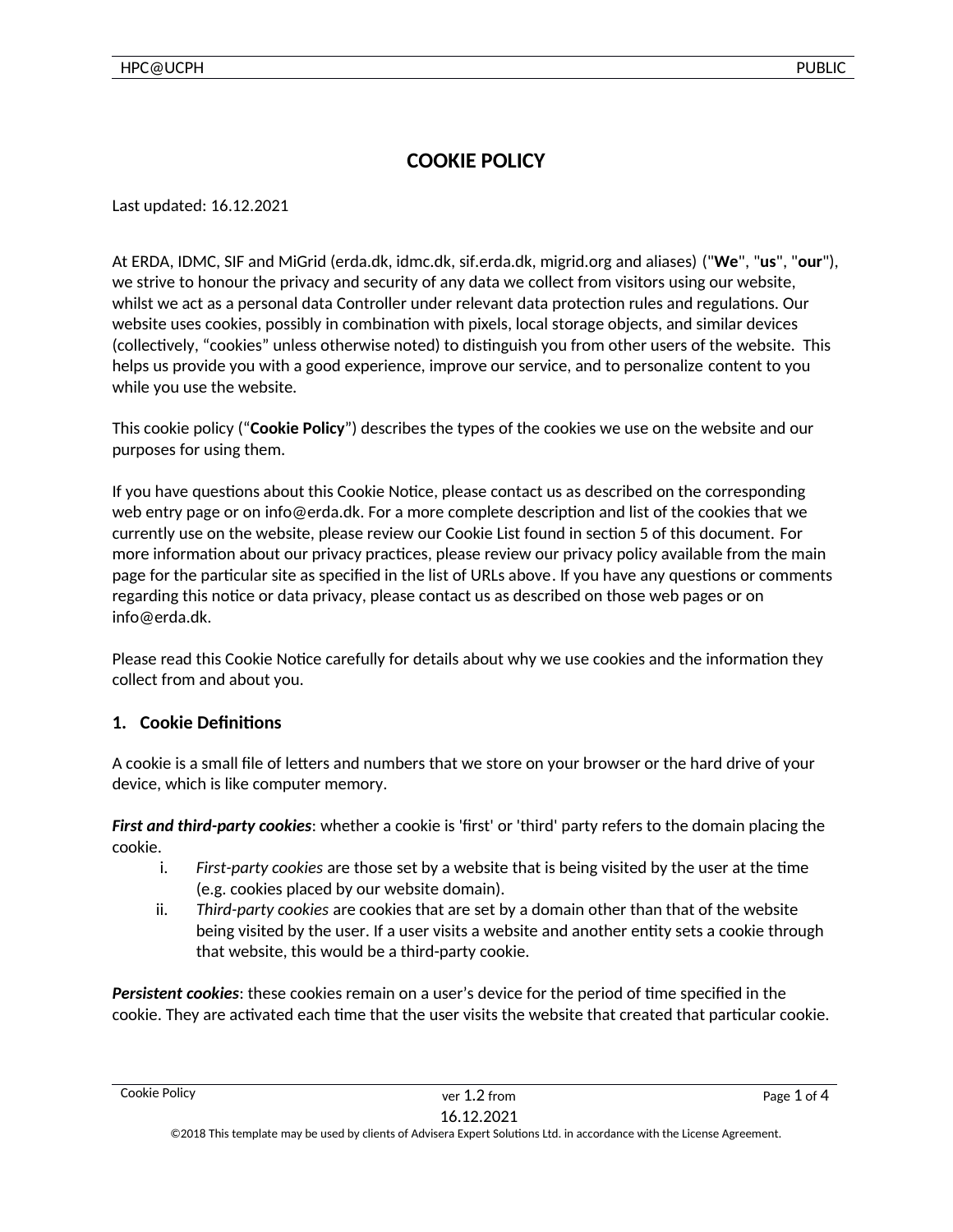*Session cookies*: these cookies allow website operators to link the actions of a user during a browser

session. A browser session starts when a user opens the browser window and finishes when they close the browser window. Session cookies are created temporarily. Once you close the browser, all session cookies are deleted.

# **2. What Cookies Do We Use and Why?**

Generally, each website uses cookies to distinguish you from other users of the website. This helps us to provide you with a good experience when you browse the website and also allows us to improve it. The cookies we may use on the website may be categorized as follows:

- i. Strictly necessary
- ii. Performance
- iii. Functionality

Some cookies may fulfill more than one of these purposes.

*'Strictly Necessary' cookies* let you move around the website and use essential features like secure areas. Without these cookies, we cannot provide the requested services.

*We use these Strictly Necessary cookies to:*

- Identify you as being logged in to the website and to authenticate you
- Make sure you connect to the right service on the website when we make any changes to the way it works
- For security purposes

If you prevent these cookies, we can't guarantee how the website or the security on the website will perform during your visit.

*'Performance' cookies* collect information about how you use the website, e.g. which pages you visit, and if you experience any errors. These cookies do not collect any information that could identify you and are only used to help us improve how the website works, understand the interests of our users and measure the effectiveness of our services.

*We use performance cookies to:*

- Carry out web analytics: Provide statistics on how the website is used
- Obtain data on the number of users of the website that have viewed a service
- Help us improve the website by measuring any errors that occur
- Test different designs for the website

*'Functionality' cookies* are used to provide services or to remember settings to improve your visit.

*We use 'Functionality' cookies for such purposes as:*

Remember settings you've applied such as layout, text size, preferences and colors

©2018 This template may be used by clients of Advisera Expert Solutions Ltd. in accordance with the License Agreement.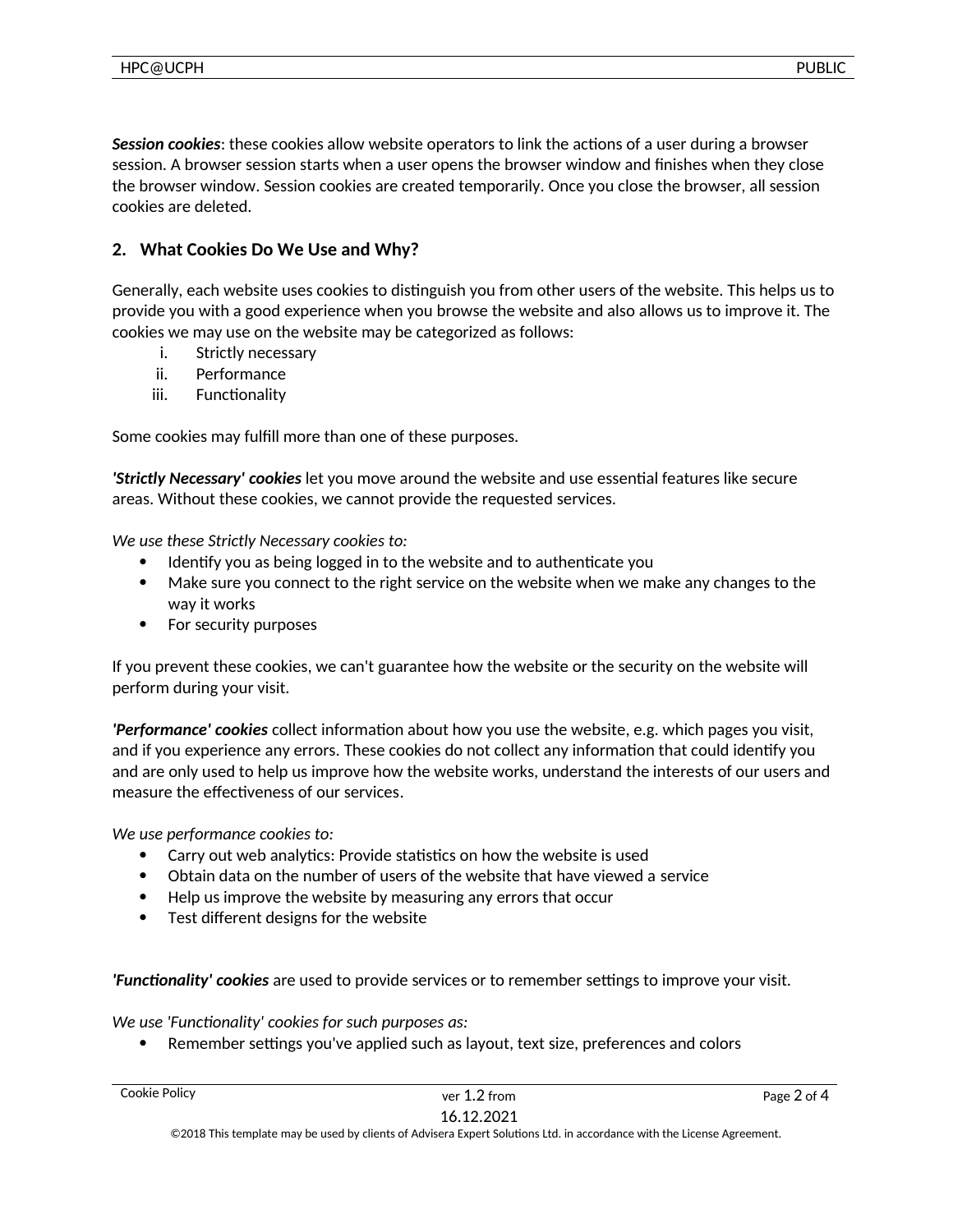- Remember if you have engaged with a specific component or list on the website so that it won't repeat
- Show you when you're logged in to the website

#### **3. When do we require your consent**

All cookies require your consent.

We request your consent before placing them on your device. You can give your consent by clicking on the appropriate button on any cookie banner displayed to you or by creating and using a user account. If you do not wish to give consent or wish to withdraw your consent to any cookies at any time, you will need to delete, and block or disable cookies via your browser settings; see below for more information on how to do this. Please note that disabling these cookies will affect the functionality of the website, and may prevent you from being able to access certain features on the website.

#### **4. How to Delete and Block our Cookies**

Most web browsers allow some control of most cookies through the browser settings. However, if you use your browser settings to block all cookies (including strictly necessary cookies), you may not be able to access all or parts of the website. Unless you have adjusted your browser setting so that it will refuse cookies, our system will issue cookies as soon as you visit the website.

*Changing your Cookie Settings.* The browser settings for changing your cookies settings are usually found in the 'options' or 'preferences' menu of your internet browser. In order to understand these settings, the following links may be helpful. Otherwise you should use the 'Help' option in your internet browser for more details.

- o [Cookie settings in Internet Explorer](https://support.microsoft.com/en-us/help/17442/windows-internet-explorer-delete-manage-cookies)
- o [Cookie settings in Firefox](https://support.mozilla.org/en-US/kb/enable-and-disable-cookies-website-preferences)
- o [Cookie settings in Chrome](https://support.google.com/chrome/answer/95647?hl=en)
- o [Cookie settings in Safari](https://support.apple.com/guide/safari/manage-cookies-and-website-data-sfri11471/mac)

*More information.* To find out more about cookies, including how to see what cookies have been set and how to manage and delete them, visit [www.aboutcookies.org](http://www.aboutcookies.org/).

#### **5. Cookie List**

| <b>Technical</b> |             | <b>Purpose</b>                         | Session /  | Type      |
|------------------|-------------|----------------------------------------|------------|-----------|
| <b>Name</b>      |             |                                        | Persistent |           |
| extoid           | <b>UCPH</b> | Used for standard UCPH user login      | Persistent | Strictly  |
|                  |             | provided through the                   | 12 hours   | necessary |
|                  |             | https://openid.ku.dk service.          |            |           |
| migoid           | ERDA,       | Used for Other user login provided     | Persistent | Strictly  |
|                  | IDMC,       | through the corresponding site itself. | 12 hours   | necessary |

©2018 This template may be used by clients of Advisera Expert Solutions Ltd. in accordance with the License Agreement.